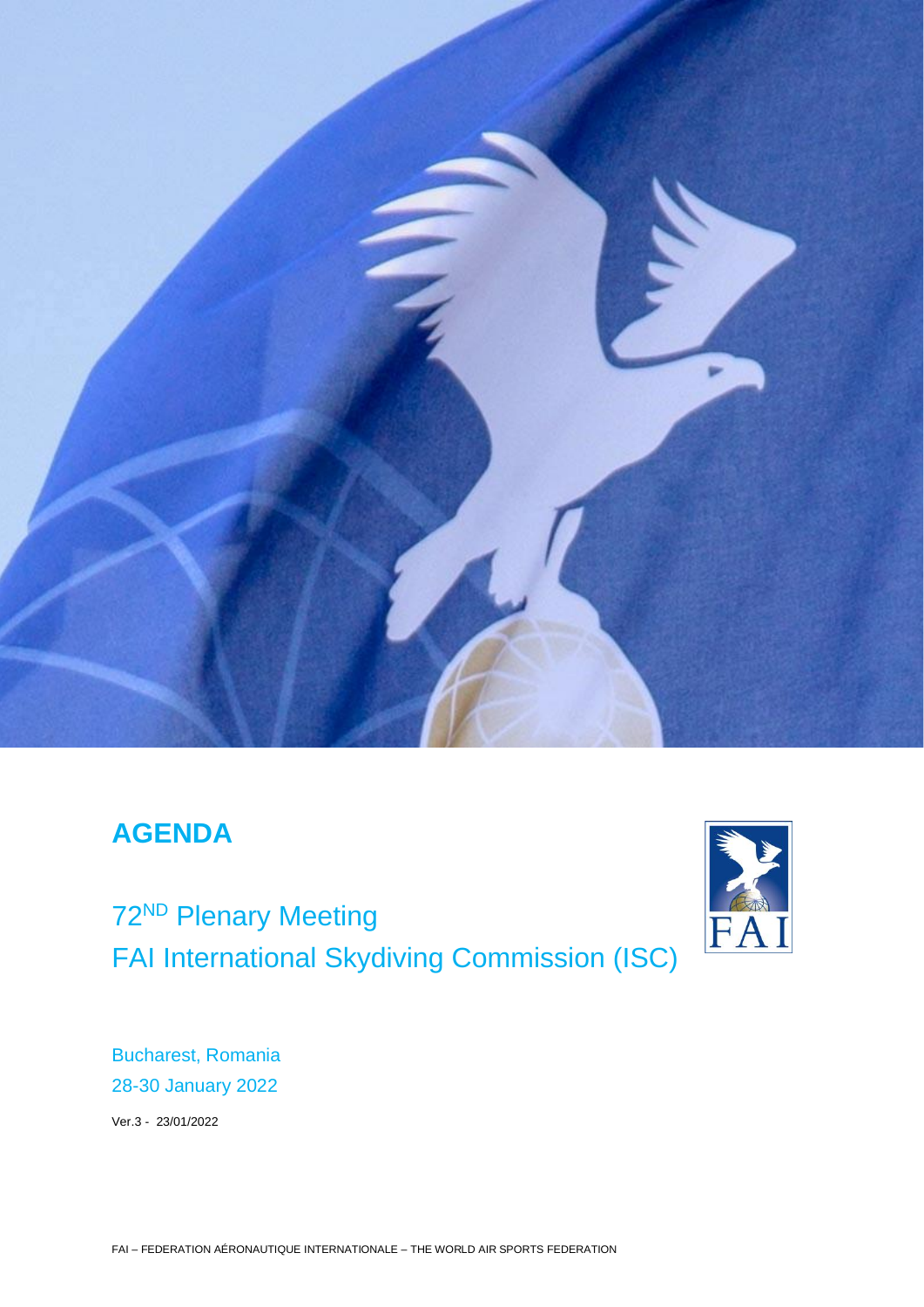### **Copyright 2022**

All rights reserved. Copyright in this document is owned by the Fédération Aéronautique Internationale (FAI). Any person acting on behalf of the FAI or one of its Members is hereby authorized to copy, print, and distribute this document, subject to the following conditions:

- **1. The document may be used for information only and may not be exploited for commercial purposes.**
- **2. Any copy of this document or portion thereof must include this copyright notice.**
- **3. Regulations applicable to air law, air traffic and control in the respective countries are reserved in any event. They must be observed and, where applicable, take precedence over any sport regulations**

Note that any product, process or technology described in the document may be the subject of other Intellectual Property rights reserved by the Fédération Aéronautique Internationale or other entities and is not licensed hereunder.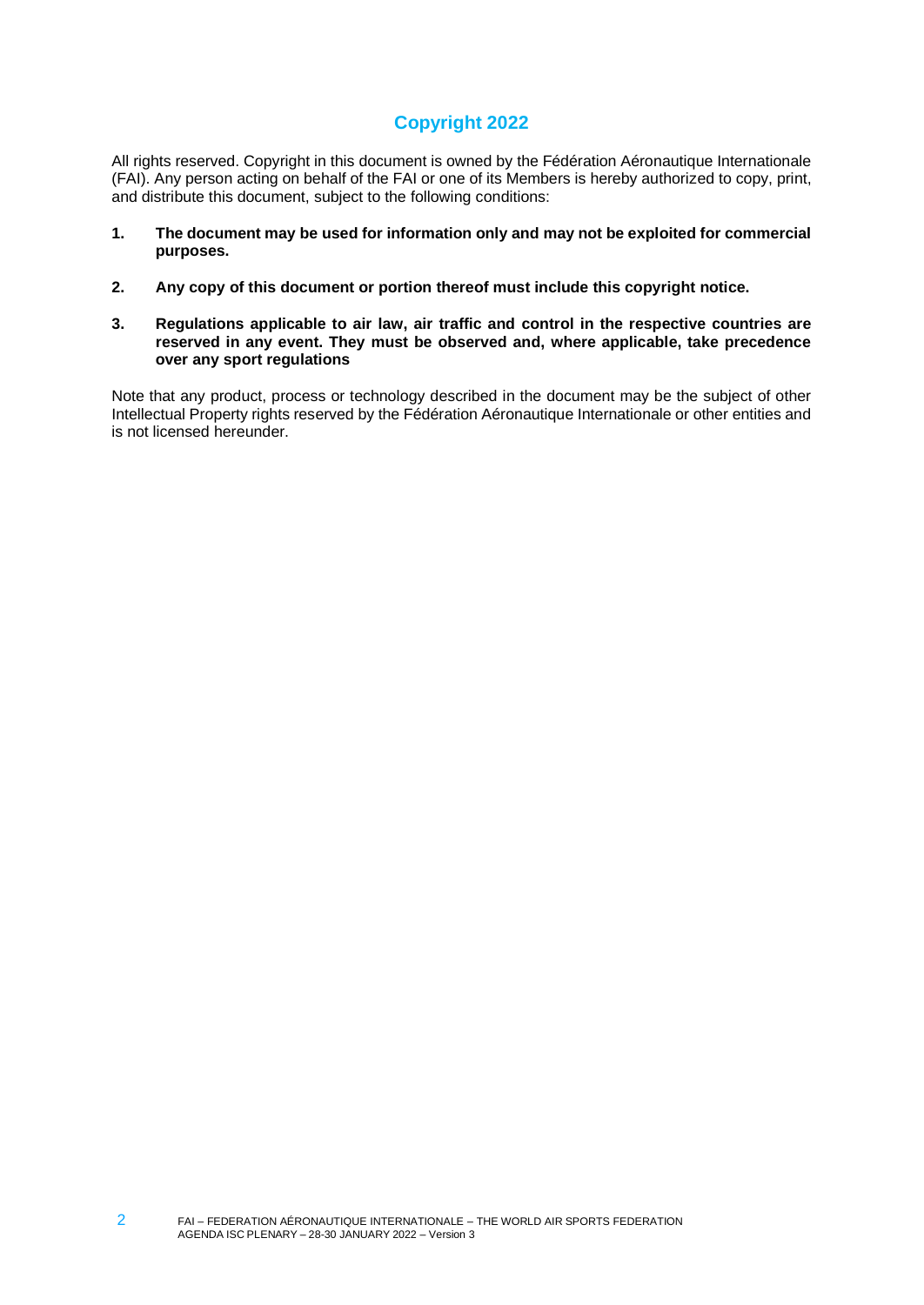# **ISC PLENARY 2022 MEETING SCHEDULE**

### **OPEN COMMITTEE MEETINGS**

**Closed Committee Meetings will be organised by the Chair of the Committee who will inform the Committee members of the schedule**. (Note time change from Agenda Ver.1) **January 26th** 

| TIME UTC+2 / EET | <b>COMMITTEE</b>                                                                               | <b>ZOOM LINK</b>                                                                                                                        |
|------------------|------------------------------------------------------------------------------------------------|-----------------------------------------------------------------------------------------------------------------------------------------|
| 08h30 - 09h00    | <b>CANOPY</b><br><b>FORMATION</b>                                                              | https://us02web.zoom.us/j/86020929264?pwd=U2V<br>NYk5MOGdabFFhdnhBWFhtKy9UQT09<br>Meeting ID: 860 2092 9264<br><b>Passcode: 004656</b>  |
| 09h00 - 10h15    | <b>FORMATION</b><br><b>SKYDIVING</b><br><b>Presentation bid</b><br>from Israel (FS,<br>AE, WS) | https://us02web.zoom.us/j/81337671709?pwd=QUI<br>HdUp6N1BrVy9wYU9BcVI3QW4xQT09<br>Meeting ID: 813 3767 1709<br><b>Passcode: 754885</b>  |
| 10h 15-11h00     | <b>BREAK</b>                                                                                   |                                                                                                                                         |
| 11h00 - 11h30    | <b>PARA-SKI</b>                                                                                | https://us02web.zoom.us/j/84198107871?pwd=WEx<br>xdHhPaWZKRDUxelc0RzdGSGxhQT09<br>Meeting ID: 841 9810 7871<br><b>Passcode: 088049</b>  |
| 11h30-12h30      | <b>TECHNICAL &amp;</b><br><b>SAFETY</b>                                                        | https://us02web.zoom.us/j/89559667591 ?pwd=UDJ<br>kSHhaMFdLNXpXNDRiRmNqaENnQT09<br>Meeting ID: 895 5966 7591<br><b>Passcode: 764823</b> |
| 12h30 - 14h00    | <b>LUNCH</b>                                                                                   |                                                                                                                                         |
| 14h00 - 15h30    | <b>BUREAU</b><br><b>GENERAL</b><br><b>MATTERS</b>                                              | https://us02web.zoom.us/j/86919627707 ?pwd=bEN<br>WV3Y5RmRjZnB3NWVXVFhvalQ5QT09<br>Meeting ID: 869 1962 7707<br><b>Passcode: 953678</b> |
| 15h30 - 16h00    | <b>ARTISTIC</b><br><b>EVENTS</b>                                                               | https://us02web.zoom.us/j/86124138691 ?pwd=Ukh<br>UN0srcnhhTHV2K1A5RtduZHdzUT09<br>Meeting ID: 861 2413 8691<br><b>Passcode: 264296</b> |
| 16h00-16h30      | <b>WINGSUIT</b><br><b>Presentation bids</b><br>from Prostejov<br>and Israel                    | https://us02web.zoom.us/j/87023496087 ?pwd=amh<br>4U0xaMnQwUklDa0lxTmRGbDJsZz09<br>Meeting ID: 870 2349 6087<br>Passcode: 517108        |
| 16h30 - 17h00    | <b>BREAK</b>                                                                                   |                                                                                                                                         |
| 17h00 - 18h00    | <b>JUDGES</b><br><b>COMMITTEE</b>                                                              | https://us02web.zoom.us/j/87251402516 ?pwd=ZIM<br>2eC9KOHBXdkorbCtHbW8xdExCUT09<br>Meeting ID: 872 5140 2516<br><b>Passcode: 056382</b> |

3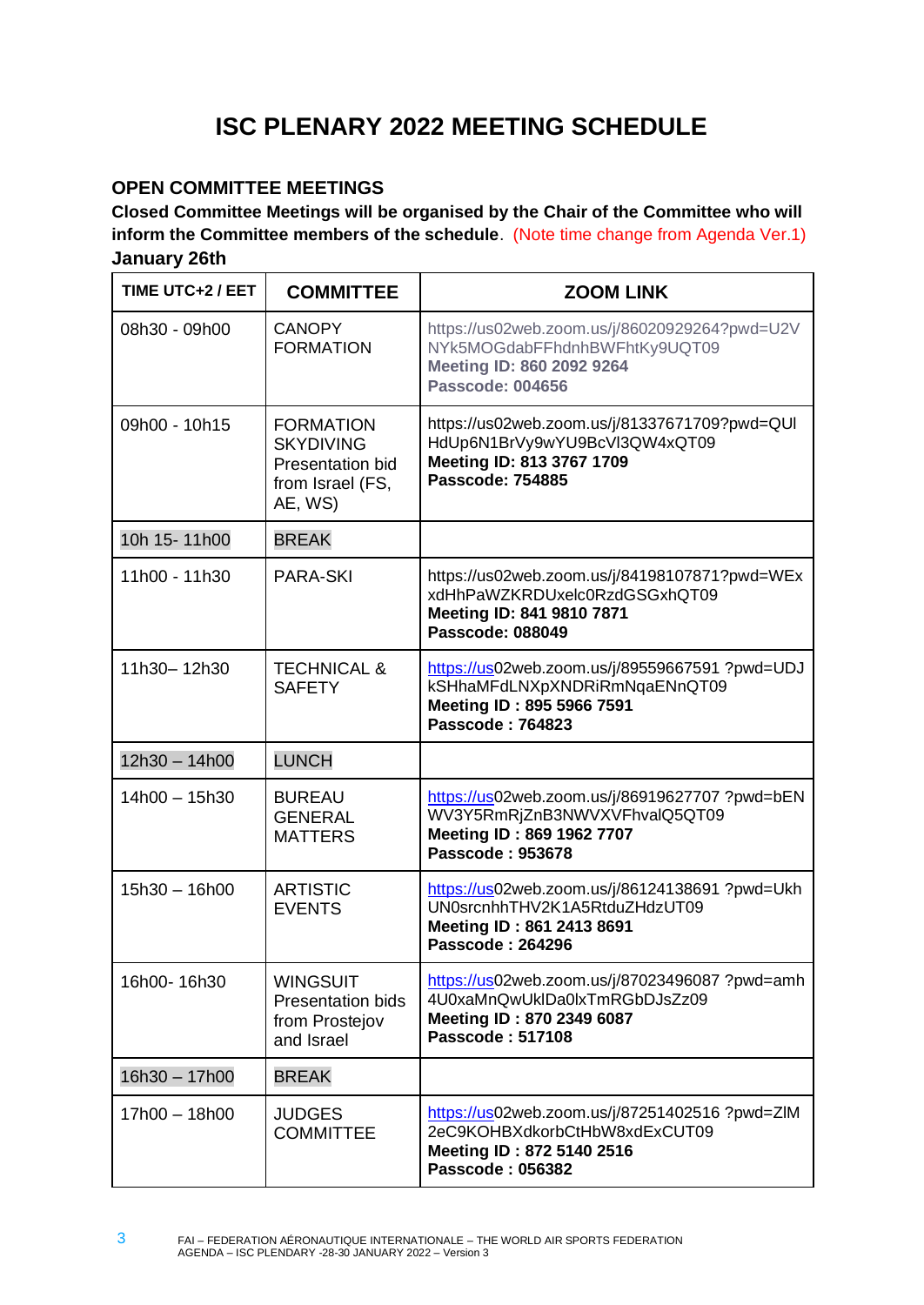## **January 27th**

| TIME UTC+2 / EET | <b>COMMITTEE</b>                                | <b>ZOOM LINK</b>                                                                                                                       |
|------------------|-------------------------------------------------|----------------------------------------------------------------------------------------------------------------------------------------|
| 08h30 - 09h30    | STYLE &<br><b>ACCURACY</b>                      | https://us02web.zoom.us/j/87949341162?pwd=d053<br>WDMzQjMzUjBGbHVMTEdHN3ZQZz09<br>Meeting ID: 879 4934 1162<br><b>Passcode: 695742</b> |
| 09h30 - 10h30    | <b>FINANCE</b>                                  | https://us02web.zoom.us/j/84810647809?pwd=TGp<br>rNngxK29kOFk1L3ZkYjZMcFlwUT09<br>Meeting ID: 848 1064 7809<br><b>Passcode: 633120</b> |
| 10h30 - 11h00    | <b>BREAK</b>                                    |                                                                                                                                        |
| 11h00-13h00      | R&R                                             | https://us02web.zoom.us/j/86777171355?pwd=elpR<br>K2FtaHZjMHpkL2hZdEFiRVBoZz09<br>Meeting ID: 867 7717 1355<br><b>Passcode: 866389</b> |
| 13h00 - 14h30    | <b>LUNCH</b>                                    |                                                                                                                                        |
| 14h30 - 16h00    | INDOOR+<br>Presentation 3<br><b>Indoor Bids</b> | https://us02web.zoom.us/j/89124051817?pwd=NTZ<br>ySGtjaDllQld6a0tCSWZlazVnZz09<br>Meeting ID: 891 2405 1817<br>Passcode: 673060        |
| 16h00 - 16h30    | <b>SPEED</b>                                    | https://us02web.zoom.us/j/84497319337?pwd=YmN<br>GQStsbEtFa1o1R3J4ek5OSjFPZz09<br>Meeting ID: 844 9731 9337<br><b>Passcode: 699953</b> |
| 16h30 - 17h00    | <b>BREAK</b>                                    |                                                                                                                                        |
| 17h00-18h00      | <b>CANOPY</b><br><b>PILOTING</b>                | https://us02web.zoom.us/j/85042676744?pwd=bzh<br>WK3JxZVJNUTF4UHhWMmN5TGIrUT09<br>Meeting ID: 850 4267 6744<br>Passcode: 711483        |
| 18h00 - 18h30    | <b>DY</b>                                       | https://us02web.zoom.us/j/85394140424?pwd=QU5<br>OQ2lqMFNYRnNTVnFna1JKL09qUT09<br>Meeting ID: 853 9414 0424<br><b>Passcode: 272685</b> |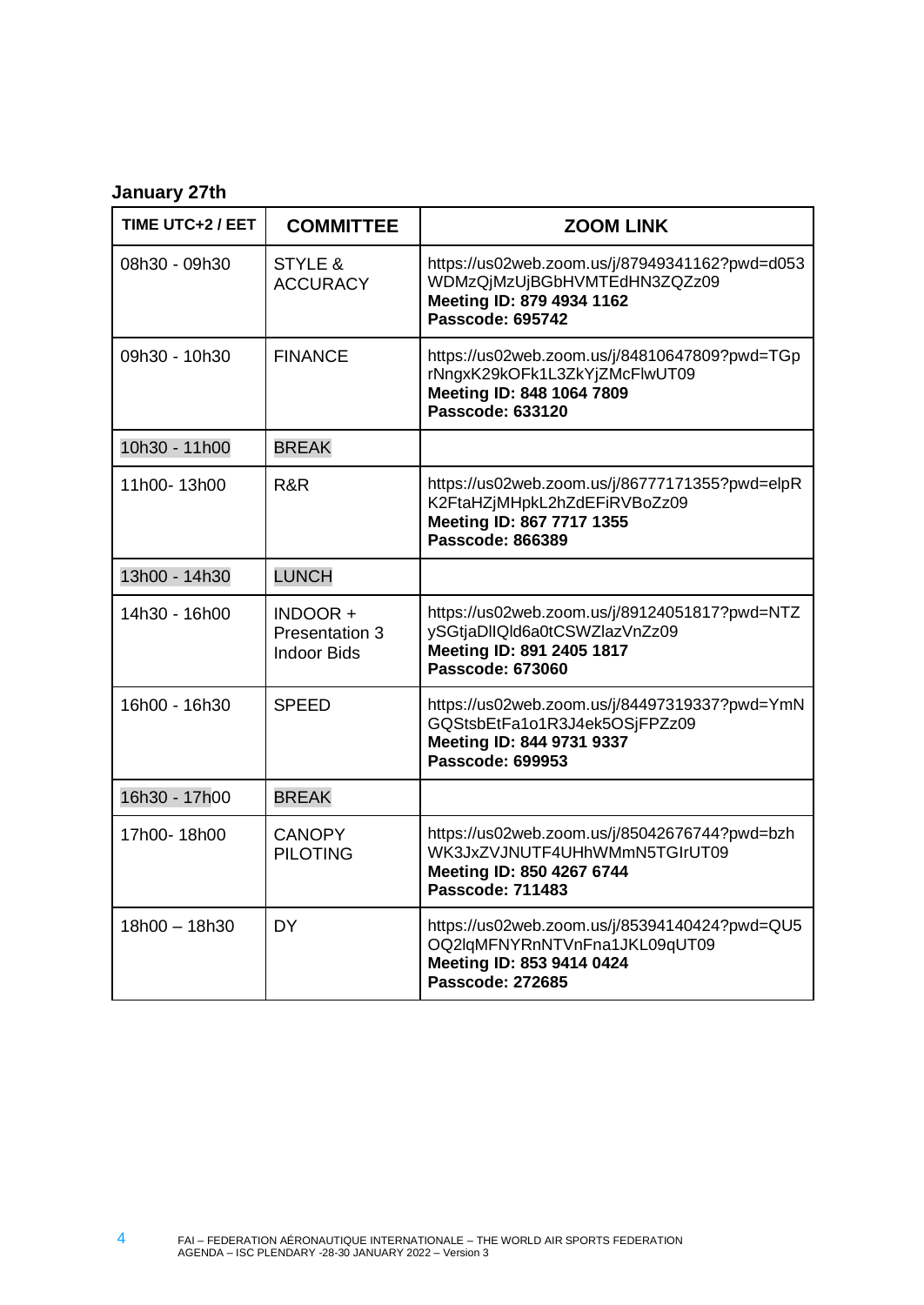#### **ISC PLENARY MEETINGS**

| <b>DATE</b>         | <b>TIME UTC+2/EET</b> | <b>ZOOM LINK</b>                                                                                                                       |
|---------------------|-----------------------|----------------------------------------------------------------------------------------------------------------------------------------|
| <b>JANUARY 28th</b> | $13h00 - 16h00$       | https://us02web.zoom.us/j/88346232326?pwd=SDRN<br>STRDZnRkYlVTV2crdkV2UVdEdz09<br>Meeting ID: 883 4623 2326<br><b>Passcode: 038167</b> |
| <b>JANUARY 29th</b> | 15h00 - 18h00         | https://us02web.zoom.us/j/82619772780?pwd=SnZRS<br>0kzUkR1UEE1dit1ZHBEYIZDdz09<br>Meeting ID: 826 1977 2780<br><b>Passcode: 678274</b> |
| <b>JANUARY 30th</b> | $08h00 - 12h00$       | https://us02web.zoom.us/j/85704666935?pwd=RWZhc<br>1ZWRHhnb1NWWEVRK21BdzZVdz09<br>Meeting ID: 857 0466 6935<br><b>Passcode: 825296</b> |

### **ALL DELEGATES REGARDLESS OF THEIR LOCATIONS, MUST BE CONNECTED TO THE PLENARY MEETING VIA ZOOM TO ENABLE CONTROL OF PARTICIPANTS AND ELECTRONIC VOTING.**

#### **Extended Bureau meeting times**

Time will be communicated at a later date.

#### **Voting**

Delegates and Alternate Delegates will be emailed the voting key in advance of the meeting.

#### **Bureau and Extended Bureau members**

Bureau Meetings consist of the ISC President, Vice Presidents, Finance Secretary, Recording Secretary and any other persons invited by the ISC President.

Extended Bureau Meetings consist of ISC Bureau members, the Chair of each Committee and Working Group, the CISM Representative and any other persons invited by the ISC President.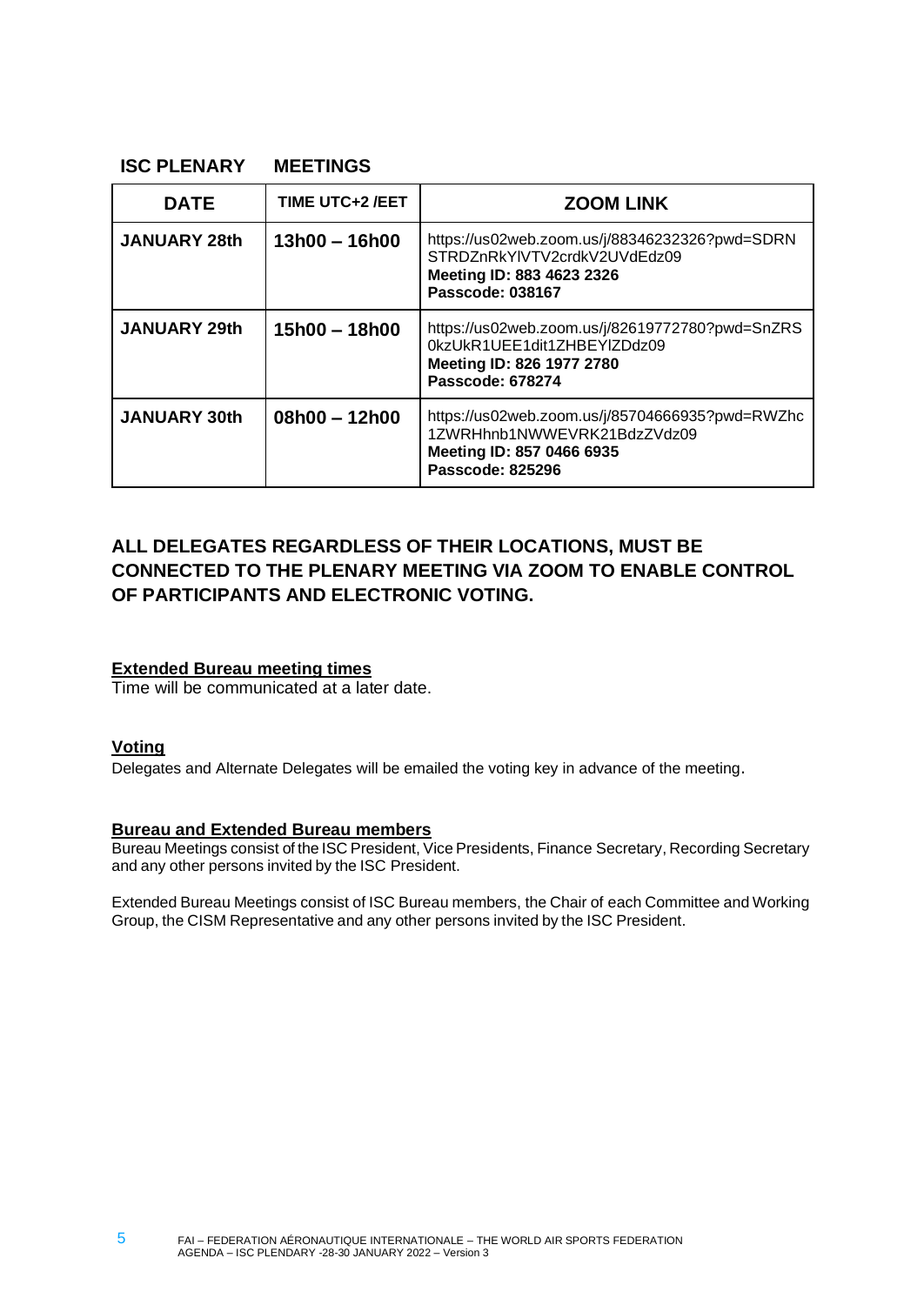### **TABLE OF CONTENTS**

| 1  |                 | WELCOME, ATTENDANCE AND ACKNOWLEDGEMENTS                                                                                                                                       | 8      |  |
|----|-----------------|--------------------------------------------------------------------------------------------------------------------------------------------------------------------------------|--------|--|
|    | 1.1             | In Memoriam                                                                                                                                                                    | 8      |  |
|    | 1.2             | Welcome address                                                                                                                                                                | 8      |  |
|    | 1.3             | Roll Call.                                                                                                                                                                     | 8      |  |
|    | 1.4             | Apologies for Absences.                                                                                                                                                        | 8      |  |
|    | 1.5             | Verification of Delegates' authority                                                                                                                                           | 8      |  |
|    | 1.6             | Approval of Proxies (Fai by-laws 3.1.3 & 3.3.2)                                                                                                                                | 8      |  |
|    | 1.7             | Declaration of any Conflicts of Interest.                                                                                                                                      | 8      |  |
| 2  |                 | <b>CONFIRMATION OF MINUTES OF 2021 PLENARY MEETING</b>                                                                                                                         | 8      |  |
|    | 2.1             | Correction to 2021 plenary minutes                                                                                                                                             | 8      |  |
|    | 2.2             | Other changes to the 2021 Plenary minutes                                                                                                                                      | 8      |  |
|    | 2.3             | Vote to approve the minutes of the 71 <sup>st</sup> plenary meeting                                                                                                            | 8      |  |
| 3  |                 | <b>FAI REPORT</b>                                                                                                                                                              | 8<br>8 |  |
| 4  |                 | <b>ISC PRESIDENT'S ADDRESS</b>                                                                                                                                                 |        |  |
|    | 4.1             | President's Report                                                                                                                                                             | 8      |  |
|    | 4.2             | Decisions by the ISC Bureau                                                                                                                                                    | 9      |  |
| 5  |                 | <b>FINANCE REPORT 2021</b>                                                                                                                                                     | 9      |  |
| 6  |                 | <b>GENERAL MATTERS</b>                                                                                                                                                         | 9      |  |
|    | 6.1             | Nominations of Bureau positions                                                                                                                                                | 9      |  |
|    | 6.2             | <b>Records Temporary Working Group</b>                                                                                                                                         | 9      |  |
|    | 6.3             | Temporary Working Group for Parachuting for the Disabled                                                                                                                       | 9      |  |
|    | 6.4             | Media and Website                                                                                                                                                              | 9      |  |
| 7  | <b>CISM</b>     |                                                                                                                                                                                | 9      |  |
| 8  |                 | <b>THE WORLD GAMES</b>                                                                                                                                                         | 9      |  |
| 9  | <b>PARA-SKI</b> |                                                                                                                                                                                | 9      |  |
|    | 9.1             | <b>Future Competitions</b>                                                                                                                                                     | 9      |  |
|    | 9.2             | Proposals to Amend the Para Ski Competition Rules                                                                                                                              | 10     |  |
| 10 |                 | <b>FREEFALL STYLE AND ACCURACY LANDING</b>                                                                                                                                     | 10     |  |
|    | 10.1            | 36 <sup>th</sup> FAI World Freefall Style and Accuracy Landing Championships and 10 <sup>th</sup> FAI Junior<br>World Freefall Style and Accurary Landing Championships.<br>10 |        |  |
|    | 10.2            | Future FCE's in Freefall Style and Accuracy Landing                                                                                                                            | 10     |  |
|    |                 | 10.3 Proposal to amend the Freefall Style and Accuracy Landing Competition Rules                                                                                               | 10     |  |
| 11 |                 | <b>FORMATION SKYDIVING</b>                                                                                                                                                     | 11     |  |
|    | 11.1            | 24th FAI World Formation Skydiving Championships, Mondial, Russia                                                                                                              | 11     |  |
|    | 11.2            | Future FCEs in Formation Skydiving (11.2.1 Revised from Ver.1)                                                                                                                 | 11     |  |
|    | 11.3            | Proposals to amend the Formation Skydiving Competition Rules                                                                                                                   | 11     |  |
| 12 |                 | <b>ARTISTIC EVENTS</b>                                                                                                                                                         | 11     |  |
|    | 12.1            | 24 <sup>th</sup> FAI World Artistic Events Championships, Mondial, Russia                                                                                                      | 11     |  |
|    | 12.2            | <b>Future FCEs in Artistic Events</b>                                                                                                                                          | 11     |  |
|    | 12.3            | Proposal to amend the Artistic Events Competition Rules                                                                                                                        | 12     |  |
| 13 |                 | <b>DYNAMIC COMMITTEE</b>                                                                                                                                                       | 12     |  |
|    | 13.1            | Proposal to amend the Dynamic Competition Rules                                                                                                                                | 12     |  |
| 14 |                 | <b>INDOOR SKYDIVING</b>                                                                                                                                                        | 12     |  |
|    | 14.1            | Bids to host future indoor FCEs (Annex 14.1.4 Removed from Ver.1)                                                                                                              | 12     |  |
| 15 |                 | <b>CANOPY FORMATION</b>                                                                                                                                                        | 13     |  |
|    | 15.1            | FAI World Canopy Formation Championships, Mondial, Russia                                                                                                                      | 13     |  |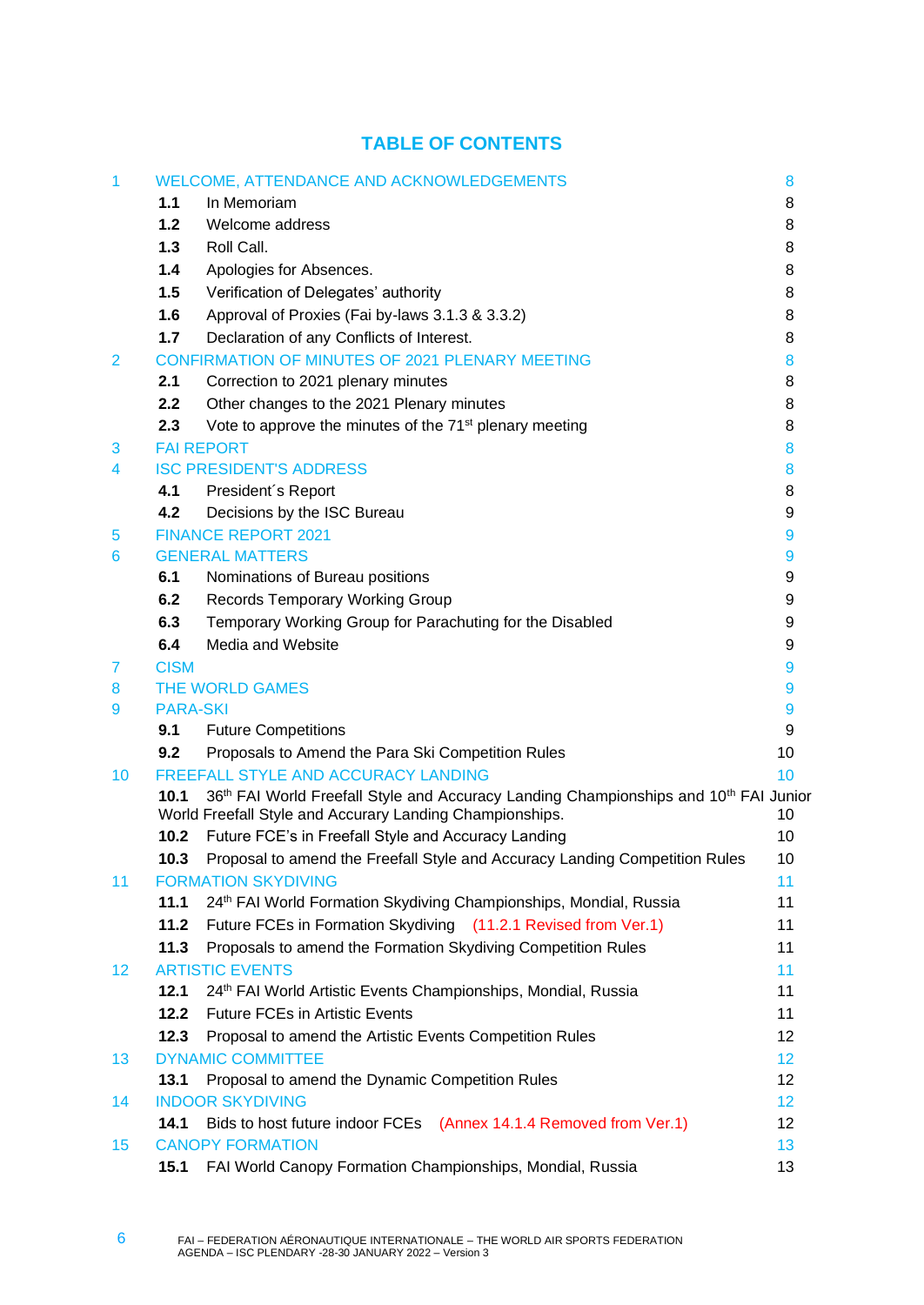|    | 15.2 <sub>1</sub>      | <b>Future FCEs in Canopy Formation</b>                                     | 13       |
|----|------------------------|----------------------------------------------------------------------------|----------|
|    | 15.3                   | Proposal to amend the Canopy Formation Competition Rules                   | 13       |
| 16 |                        | <b>CANOPY PILOTING</b>                                                     | 13       |
|    | 16.1                   | FAI World Canopy Piloting Championships, Mondial, Russia                   | 13       |
|    | 16.2                   | Future FCEs in Canopy Piloting                                             | 14       |
|    | 16.3                   | Proposal to Amend the Canopy Piloting Competition Rules                    | 14       |
| 17 |                        | <b>SPEED SKYDIVING</b>                                                     | 14       |
|    | 17.1                   | FAI World Speed Skydiving Championships, Mondial, Russia                   | 14       |
|    | 17.2                   | Future FCE's in Speed Skydiving (17.2.2 added - Revised from Versions 1&2) | 14       |
|    | 17.3                   | Proposal to amend the Speed Skydiving Competition Rules                    | 14       |
| 18 |                        | <b>WINGSUIT FLYING</b>                                                     | 14       |
|    | 18.1                   | FAI World Wingsuit Flying Championships, Mondial, Russia                   | 15       |
|    | 18.2                   | Future FCEs in Wingsuit Flying<br>(18.2.2 Revised from Versions 1 & 2)     | 15       |
|    | 18.3                   | Proposal to amend the Wingsuit Flying Competition Rules                    | 15       |
| 19 | <b>JUDGES</b>          |                                                                            | 15       |
|    | 19.1                   | Proposals to Amend the Judging Rules                                       | 15       |
|    | 19.2                   | FAI Skydiving Judge List                                                   | 16       |
|    | 19.3                   | <b>Scoring Systems</b>                                                     | 16       |
|    | 19.4                   | Nominated Chief Judges for FCEs                                            | 16       |
| 20 |                        | <b>TECHNICAL AND SAFETY COMMITTEE</b>                                      | 16       |
|    | 20.1                   | 2021 Safety Survey Report                                                  | 16       |
| 21 |                        | <b>RULES AND REGULATIONS</b>                                               | 16       |
|    | 21.1                   | SPORTING CODE, SECTION 5                                                   | 16       |
|    | 21.2                   | <b>FCEAD</b>                                                               | 16       |
| 22 | <b>FINANCE</b><br>22.1 |                                                                            | 16<br>16 |
|    | 22.2                   | Proposed Budget for 2022<br>2023 Draft Budget                              | 17       |
|    | 22.3                   | Proposals                                                                  | 17       |
| 23 |                        | LIST OF APPROVED AND QUALIFIED JURORS                                      | 17       |
|    | 23.1                   | FAI Controllers and Jurors for the upcoming competitions                   | 17       |
| 24 | <b>AWARDS</b>          |                                                                            | 17       |
|    |                        | 24.1 FAI Gold air medal and fai gold parachuting medal                     | 17       |
|    | 24.2                   | Leonardo Da Vinci Parachuting Diploma                                      | 17       |
|    | 24.3                   | FAI awards                                                                 | 17       |
| 25 |                        | <b>OTHER BUSINESS</b>                                                      | 17       |
| 26 |                        | <b>ELECTIONS AND APPOINTMENTS</b>                                          | $17 \,$  |
|    | 26.1                   | <b>Confirmation of Committees and Working Groups</b>                       | 17       |
|    | 26.2                   | Elections to the isc Bureau positions                                      | 17       |
| 27 |                        | <b>ISC PRESIDENT AND BUREAU INCOMING SPEECH</b>                            | 18       |
| 28 |                        | <b>FUTURE ISC PLENARY MEETINGS</b>                                         | 18       |
| 29 |                        | THANKS TO HOST AND ADJOURNMENT OF 72ND PLENARY MEETING                     | 18       |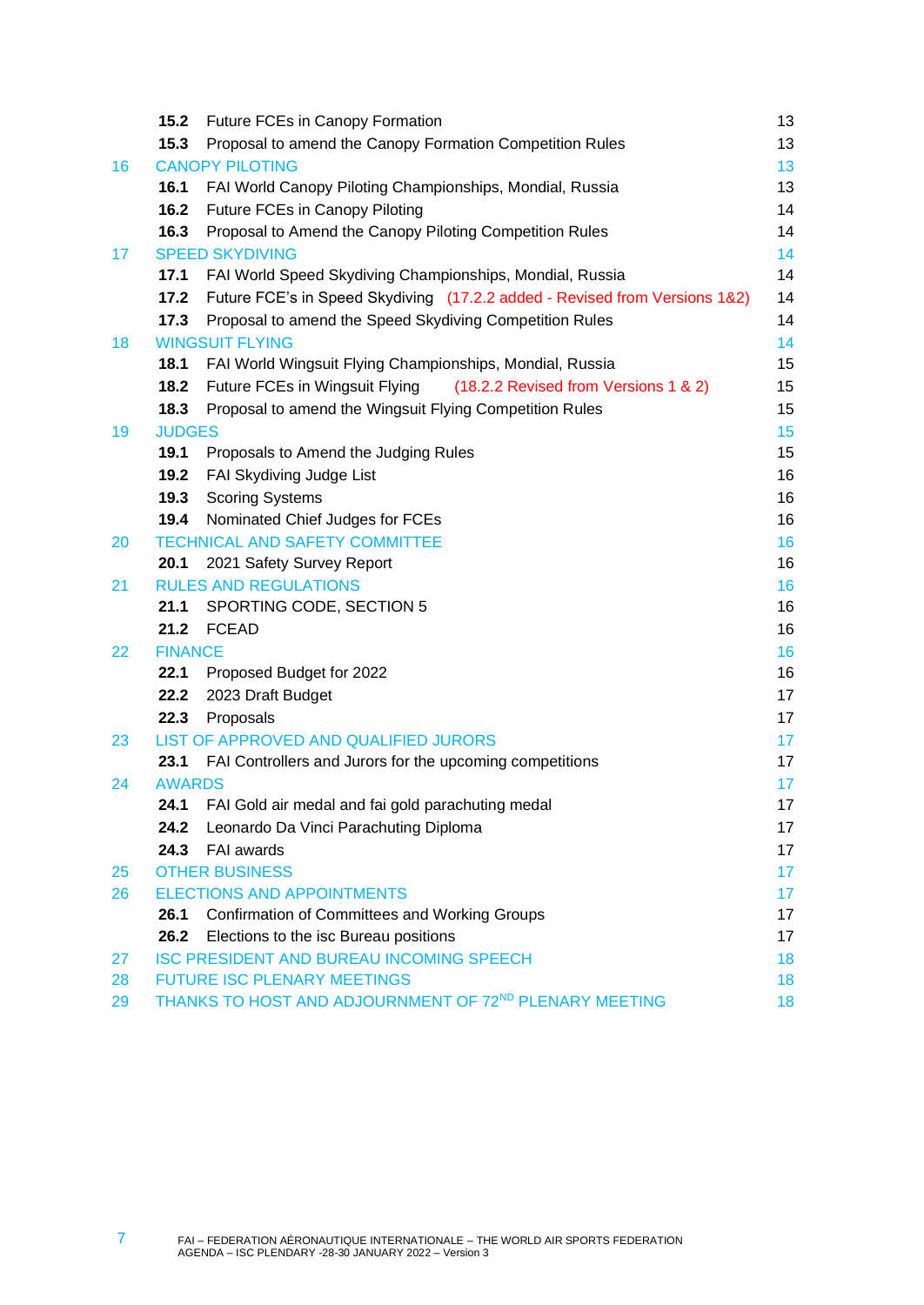#### <span id="page-7-0"></span>**1 WELCOME, ATTENDANCE AND ACKNOWLEDGEMENTS**

<span id="page-7-1"></span>included – In Memoriam, Apologies, Proxies, Roll Call & Attendance, Acknowledgements

- **1.1** IN MEMORIAM
- <span id="page-7-2"></span>**1.2** WELCOME ADDRESS
- <span id="page-7-3"></span>**1.3** ROLL CALL.
- <span id="page-7-4"></span>**1.4** APOLOGIES FOR ABSENCES.
- <span id="page-7-5"></span>**1.5** VERIFICATION OF DELEGATES' AUTHORITY
- <span id="page-7-6"></span>**1.6** APPROVAL OF PROXIES (FAI BY-LAWS 3.1.3 & 3.3.2)
- <span id="page-7-7"></span>**1.7** DECLARATION OF ANY CONFLICTS OF INTEREST.

#### <span id="page-7-8"></span>**2 CONFIRMATION OF MINUTES OF 2021 PLENARY MEETING**

#### <span id="page-7-9"></span>**2.1** CORRECTION TO 2021 PLENARY MINUTES

The Minutes of the 2021 Plenary (Item 9, The World Games, last sentence) had indicated that Marylou Laughlin was Course Director. This should, in fact, have read that the Course Director was Meredith Ottery.

#### <span id="page-7-10"></span>**2.2** OTHER CHANGES TO THE 2021 PLENARY MINUTES

Delegates are asked to report any additional changes to the 2021 Plenary Minutes.

#### <span id="page-7-11"></span>**2.3** VOTE TO APPROVE THE MINUTES OF THE 71ST PLENARY MEETING

The Delegates will be asked to approve the Minutes of the 71st Plenary Meeting held via Zoom, 22-24 January 2021 with the above change(s).

### <span id="page-7-12"></span>**3 FAI REPORT**

The FAI Secretary General, Mr. Markus Haggeney, will report on the main activities of FAI in 2021 and the outcome of the General Conference held in November, 2021.

### <span id="page-7-13"></span>**4 ISC PRESIDENT'S ADDRESS**

#### <span id="page-7-14"></span>**4.1** PRESIDENT´S REPORT

ISC President Gillian Rayner will present her report, covering ISC activity in 2021.. (Annex 4.1)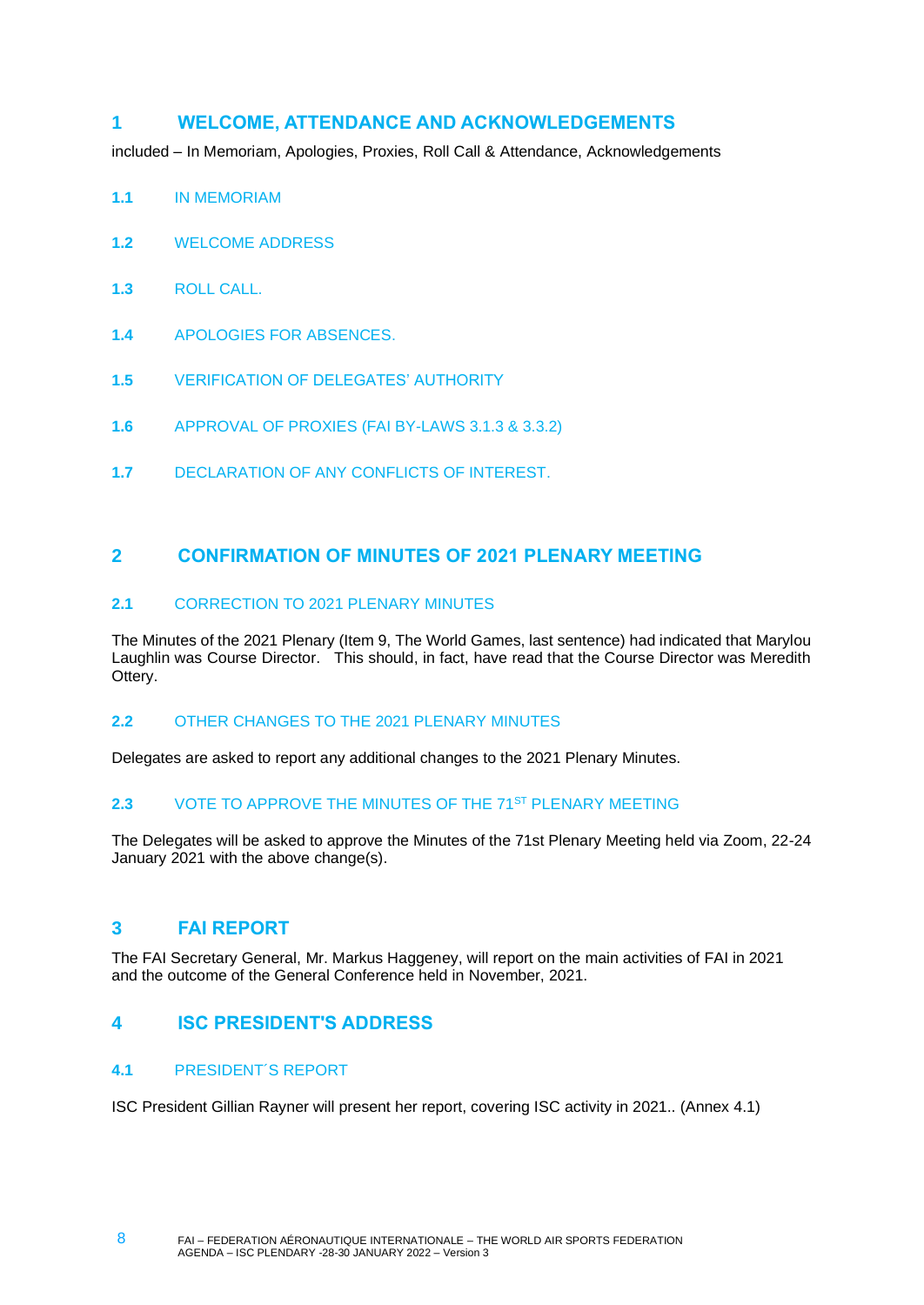#### <span id="page-8-0"></span>**4.2** DECISIONS BY THE ISC BUREAU

President Rayner will report on the ISC Bureau's decisions made during 2021. Bureau Decisions during 2021 – IBD 01/2021 – 12/2021 (Annex 4.2).

#### <span id="page-8-1"></span>**5 FINANCE REPORT 2021**

Ms. Gail Bradley, ISC Finance Secretary and Finance Working Group Chair, will present the Finance Report for 2021. (Annex 5)

#### <span id="page-8-2"></span>**6 GENERAL MATTERS**

#### <span id="page-8-3"></span>**6.1** NOMINATIONS OF BUREAU POSITIONS

Nominations for Bureau positions will be submitted by delegates using an on-line survey tool. At the close of day 1 of the Plenary Meeting, nominated parties will be asked if they accept the nomination. In the event more than one nominee accepts, elections for the concerned position will take place at item 27.2 of the Agenda. For positions with only one candidate nominated, the election will be by acclamation. The new Bureau will be announced after the elections.

#### <span id="page-8-4"></span>**6.2** RECORDS TEMPORARY WORKING GROUP

Gillian Rayner, ISC President, will address the topics discussed during the Open Meeting and will open discussion for amendments to ISC Sporting Code Section 5. (Annex 6.2a and 6.2b).

#### <span id="page-8-5"></span>**6.3** TEMPORARY WORKING GROUP FOR PARACHUTING FOR THE DISABLED

Ms. Aliya Ananina, Chair of the Temporary Working Group for Parachuting for the Disabled will present the report on the TWG's activities during 2021. (Annex 6.3)

#### <span id="page-8-6"></span>**6.4** MEDIA AND WEBSITE

Ms. Elisabet Mikaelsson, Media Working Group Chair will present the report on activity in both areas during 2021 (Annex 6.4)

#### <span id="page-8-7"></span>**7 CISM**

Col. Gernot Rittenschober will present the CISM report for 2021. Information about CISM and its activities can be found at: <https://www.milsport.one/sports/parachuting> (Annex 7)

#### <span id="page-8-8"></span>**8 THE WORLD GAMES**

Dr. Rainer (Exi). Hoenle, ISC World Games Liaison Officer will report on the World Games. The next World Games will be held in Birmingham, Alabama from July 7-17, 2022 (CP event July 9-11)

#### <span id="page-8-9"></span>**9 PARA-SKI**

9

Mr. Michael Egger, Committee Chair, will report on the Committee's activities in 2021, and address the topics discussed by the Committee in 2021 (Annex 9)

#### <span id="page-8-10"></span>**9.1** FUTURE COMPETITIONS

Mr. Michael Egger will update the Delegates regarding upcoming Para-Ski Competitions.

Nations wishing to host future FCEs in Para Ski are request to inform the Plenary.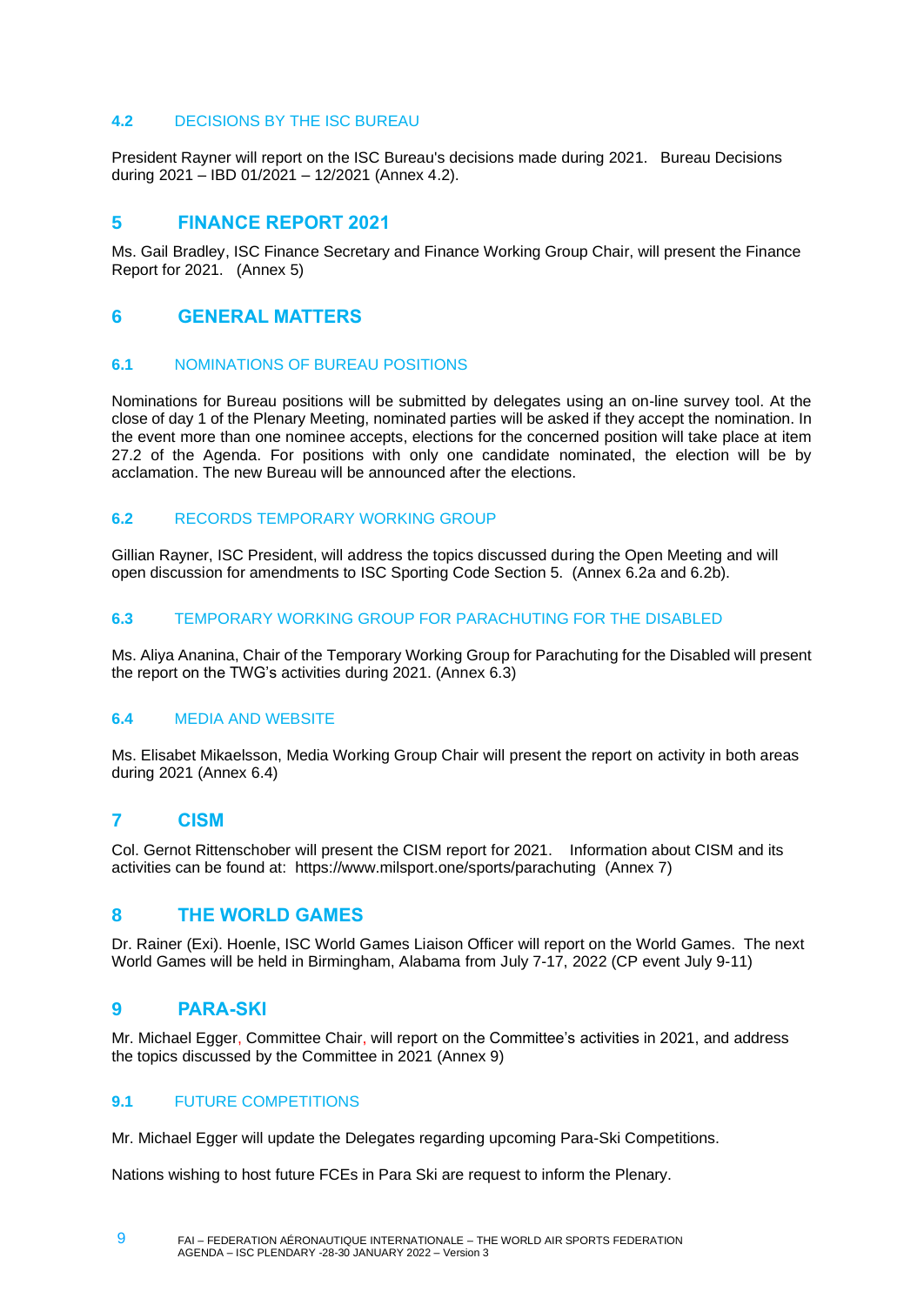#### <span id="page-9-0"></span>**9.2** PROPOSALS TO AMEND THE PARA SKI COMPETITION RULES

Mr. Michael Egger, Committee Chair will propose amendments to the Para-Ski Competition Rules arising from the Open Meeting and from the Para-Ski Committee's Deliberations held prior to the Plenary. (Annex 9.2)

#### <span id="page-9-1"></span>**10 FREEFALL STYLE AND ACCURACY LANDING**

Ms. Ani Stamenova, Deputy Chair, will comment on the Committee's activities in 2021, and address the topics discussed by the Committee in 2021. (Annex 10),

#### <span id="page-9-2"></span>**10.1** 36TH FAI WORLD FREEFALL STYLE AND ACCURACY LANDING CHAMPIONSHIPS AND 10TH FAI JUNIOR WORLD FREEFALL STYLE AND ACCURARY LANDING CHAMPIONSHIPS.

Ms. Ani Stamenova, Deputy Chair, will report on the 24<sup>th</sup> FAI World Freefall Style and Accuracy Landing Championships which took place in Kemerovo, Russia in 2021. The Report of the Chief Judge of the Freefall Style and Accuracy Landing event (Michel Jara) is

<span id="page-9-3"></span>attached to this Agenda. (Annex 10.1)

#### **10.2** FUTURE FCE'S IN FREEFALL STYLE AND ACCURACY LANDING

#### 10.2.1 37th FAI World Freefall Style and Accuracy Landing Championships and 11th FAI Junior Freefall Style and Accuracy Landing Championships

Ms. Ani Stamenova, Deputy Chair, will update Delegates regarding preparations to host the upcoming 37<sup>th</sup> FAI World Freefall Style and Accuracy Landing Championships and 11<sup>th</sup> FAI Junior Freefall Style and Accuracy Landing Championships in Czech Republic to be held 18 – 23 July, 2022. A representative of the Czech delegation or the organiser will also be invited to speak. (Bid – 10.2.1)

#### 10.2.2 Belarus Bid Update, FAI World Freefall Style and Accuracy Landing Championships and FAI World Canopy Formation Championships

The Belarus Delegation will provide an update on the situation in Belarus for 2023/2024. This update will be presented during Item 15 of this meeting. (Annex 10.2.2)

Nations wishing to host future FCEs in Freefall Style and Accuracy Landing are requested to inform the Plenary.

#### <span id="page-9-4"></span>**10.3** PROPOSAL TO AMEND THE FREEFALL STYLE AND ACCURACY LANDING COMPETITION RULES

Ms. Ani Stamenova, Deputy Chair, will propose and open for discussion any amendments to the Freefall Style and Accuracy Landing Competition Rules arising from the Open Meeting and from the Committee's deliberations held prior to the Plenary Meeting (Annex 10.3)

#### 10.3.1 Proposal from France to amend the Competition Rules

This is with regard to 6.1.1 in the Competition Rules (Decision on Landing Point). (Annex 10.3.1)

#### 10.3.1 Proposal from Belarus to amend the Competition Rules

This is with regard to Junior Competitors in the Freefall Style and Accuracy Landing Event. (Annex 10.3.2)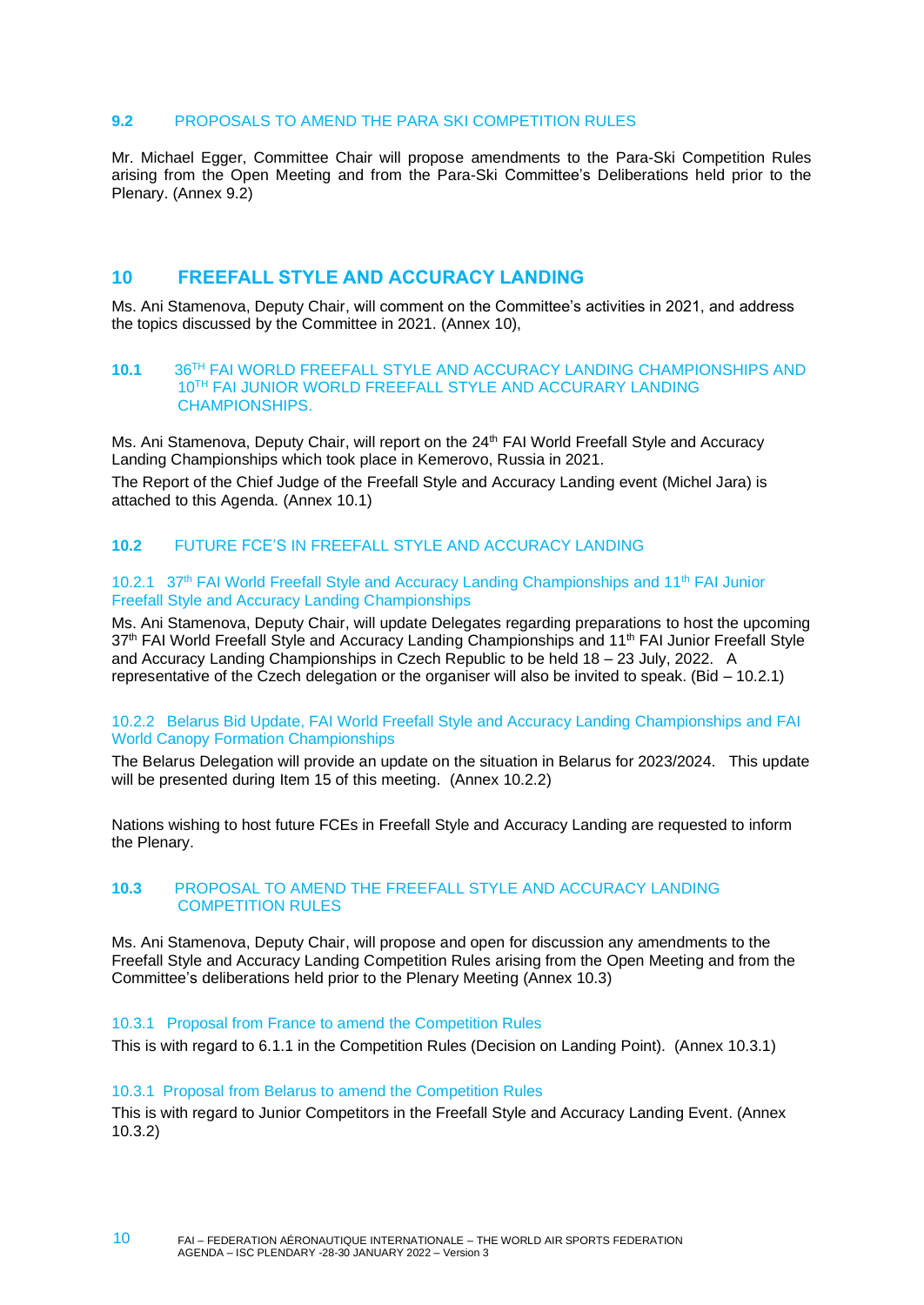#### <span id="page-10-0"></span>**11 FORMATION SKYDIVING**

Mr. Mark Szulmayer, Committee Chair, will report on the Committee's activities in 2021 and address the topics discussed by the Committee in 2021. (Annex 11)

#### <span id="page-10-1"></span>**11.1** 24TH FAI WORLD FORMATION SKYDIVING CHAMPIONSHIPS, MONDIAL, RUSSIA

Mr. Szulmayer will report on the 24<sup>th</sup> FAI World Formation Skydiving Championships which took place in Tanay, Russia in 2021.

The Report of the Chief Judge of the Formation Skydiving event, (Wolfgang Duller), is attached to this Agenda. (Annex 11.1)

#### <span id="page-10-2"></span>**11.2** FUTURE FCES IN FORMATION SKYDIVING

#### 11.2.1 25<sup>th</sup> FAI World Formation Skydiving Championships, Eloy, Arizona, 2022

Mark Szulmayer, Committee Chair will update Delegates regarding the preparations to host the 25<sup>th</sup> FAI World Championships of Formation Skydiving in Eloy, Arizona, 20-26 October, 2022. (Bid – Annex 11.2.1) Larry Hill will speak for all the disciplines that are being held at this event and present a proposal to change the Schedule of Events. This presentation will be made at a suitable time during the meeting, not necessarily at this point.

#### 11.2.2 23rd World Cup of Formation Skydiving and 15th FAI European Formation Skydiving Championships, Norway, 2023

Norway will present its updated, approved Bid to host the 15th FAI European Formation Skydiving Championships and 23rd World Cup of Formation Skydiving in Voss, Norway, 2023 (Bid - Annex 11.2.2)

#### 11.2.3 26<sup>th</sup> FAI World Formation Skydiving Championships, Israel, 2024

A bid has been received from Israel to host the  $26<sup>th</sup>$  FAI World Formation Skydiving Championships, 29 October to 6 November, 2024. This Bid will be presented and voted upon during Agenda item 18.2.3 of this meeting. (Bid – Annex 18.2.3)

Nations wishing to host future FCEs in Formation Skydiving are requested to inform the Plenary.

#### <span id="page-10-3"></span>**11.3** PROPOSALS TO AMEND THE FORMATION SKYDIVING COMPETITION RULES

Mr. Mark Szulmayer, Committee Chair, will propose and open for discussion amendments to the Competition Rules, Formation Skydiving and Vertical Formation Skydiving arising from the Formation Skydiving Open Meeting and resulting from the Committees deliberations held prior to the Plenary Meeting.

#### <span id="page-10-4"></span>**12 ARTISTIC EVENTS**

Ms. Ron Miasnikov, Committee Chair, will report on the Artistic Events Committee's activities in 2021, and address the topics discussed by the Committee during 2021. (Annex 12)

#### <span id="page-10-5"></span>**12.1** 24TH FAI WORLD ARTISTIC EVENTS CHAMPIONSHIPS, MONDIAL, RUSSIA

Ms. Miasnikov will report on the 13<sup>th</sup> FAI World Artistic Events Championships which took place in Tanay, Russia in 2021.

The Report of the Chief Judge of the Artistic Events (Sylvia Wagner) is attached to this Agenda. (Annex 12.1)

#### <span id="page-10-6"></span>**12.2** FUTURE FCES IN ARTISTIC EVENTS

12.2.1 14th World Artistic Events Championships, Eloy, Arizona, 2022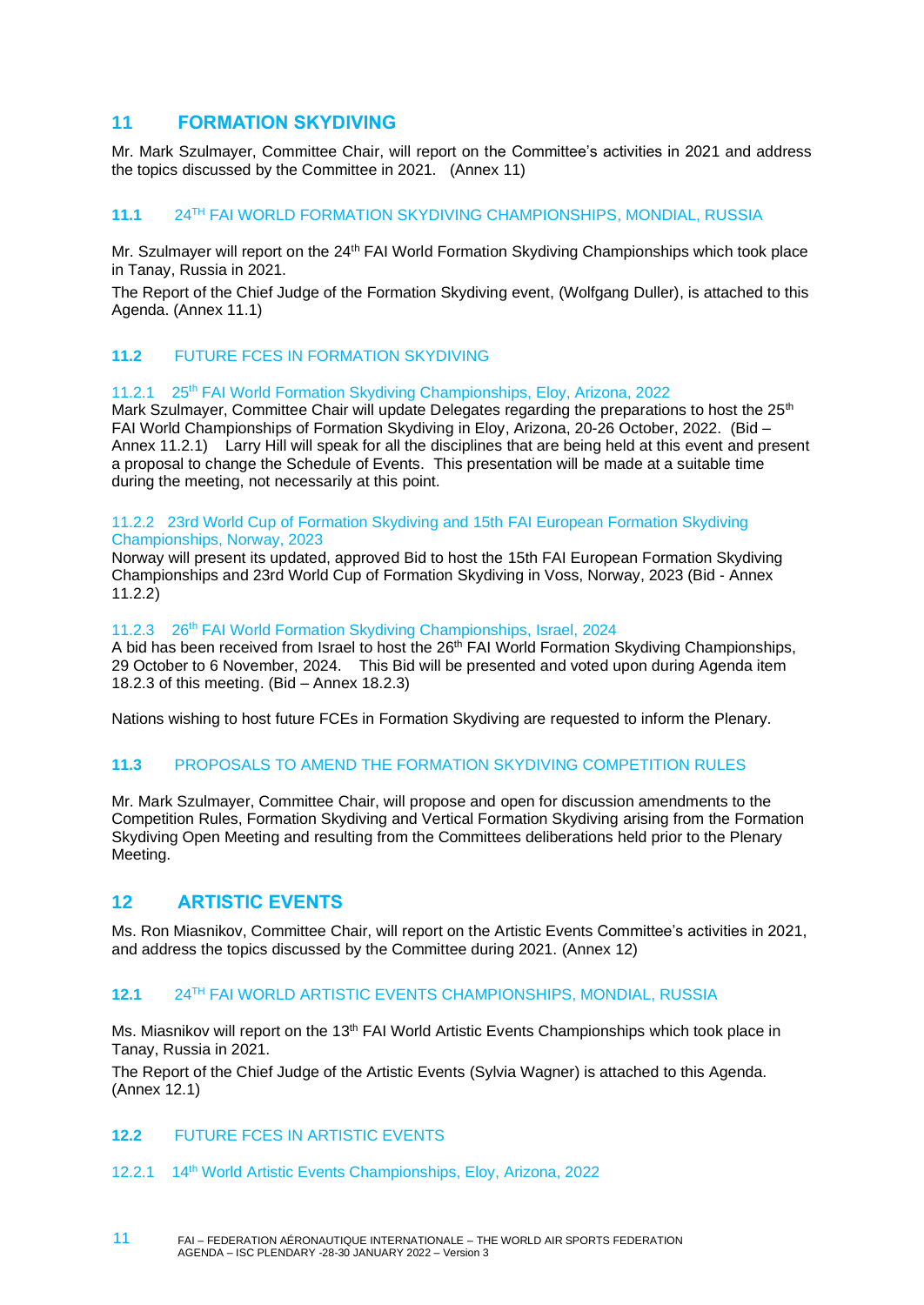Ms.Ron Miasnikov, Committee Chair, will update Delegates regarding the preparations to host the 14th FAI World Championships of Artistic Events in Eloy Arizona, 20-26 October, 2022. (Bid – Annex 11.2.1)

12.2.2 14<sup>th</sup> World Cup of Artistic Events and 12<sup>th</sup> European Artistic Events Championships, 2023 Norway will present its updated, approved Bid to host the 14th World Cup of Artistic Events and 12<sup>th</sup> European Artistic Events Championships in Voss, Norway, 2023 (Bid - Annex 11.2.2) This will be done at item11.2.2 of the Agenda.

#### 12.2.3 26th FAI World Artistic Events Championships, Israel, 2024

A bid has been received from Israel to host the  $15<sup>th</sup>$  FAI World Artistic Events Championships, 29 October to 6 November, 2024. This Bid will be presented and voted upon during Agenda item 18.2.3 of this meeting. (Bid – Annex 18.2.3)

<span id="page-11-0"></span>Nations wishing to host future FCEs in Artistic Events are requested to inform the Plenary

#### **12.3** PROPOSAL TO AMEND THE ARTISTIC EVENTS COMPETITION RULES

Ms. Ron Miasnikov, Committee Chair will propose and open for discussion amendments to the Artistic Events Competition Rules arising from the Open Meeting and from the Artistic Events Committee's deliberations held prior to the Plenary.

#### <span id="page-11-1"></span>**13 DYNAMIC COMMITTEE**

Mr. Kristian Moxnes, Committee Chair, will present the Committee's activities in 2021 and outcome of the Dynamic Open Meeting (Annex 13)

#### <span id="page-11-2"></span>**13.1** PROPOSAL TO AMEND THE DYNAMIC COMPETITION RULES

Mr. Kristian Moxnes, Committee Chair, will propose and open for discussion amendments to the Dynamic Competition Rules arising from the Open Meeting and from the Dynamic Committee deliberations held prior to the Plenary (Annex 13)

#### <span id="page-11-3"></span>**14 INDOOR SKYDIVING**

Ms. Sarka Ferrerova, Committee Chair, will report on Indoor Skydiving Committee activities during 2021 and the results of the Indoor Skydiving Open Meeting. (Annex 14)

#### <span id="page-11-4"></span>**14.1** BIDS TO HOST FUTURE INDOOR FCES

#### 14.1.1 4th FAI World Cup of Indoor Skydiving & 2nd FAI European Championships, Belgium, 2022

Ms. Sarka Ferrerova, Committee Chair, will update Delegates regarding the preparations to host the 4th FAI World Cup in Indoor Skydiving 2020 and 2nd FAI European Indoor Skydiving Championships in Charleroi, Belgium, 5-10 April 2022. (Bid – Annex 14.1.1)

#### 14.1.2 Bid to host the 4th FAI World Indoor Skydiving Championships, Slovakia, 2023

The Slovakian Delegate will present their updated, approved bid to host the 4th FAI World Indoor Skydiving Championships in Tatraland, Slovakia, 21 – 23 April 2023. (Bid - Annex 14.1.2)

#### 14.1.3 Bid to host the 5<sup>th</sup> FAI World Cup of Indoor Skydiving, Macau, 2024

The Delegate from Macau will present their bid to host the 5<sup>th</sup> World Cup of Indoor Skydiving, April 10-15, 2024, Cotai, Macau. ( Bid – Annex 14.1.3)

#### 14.1.4 Removed.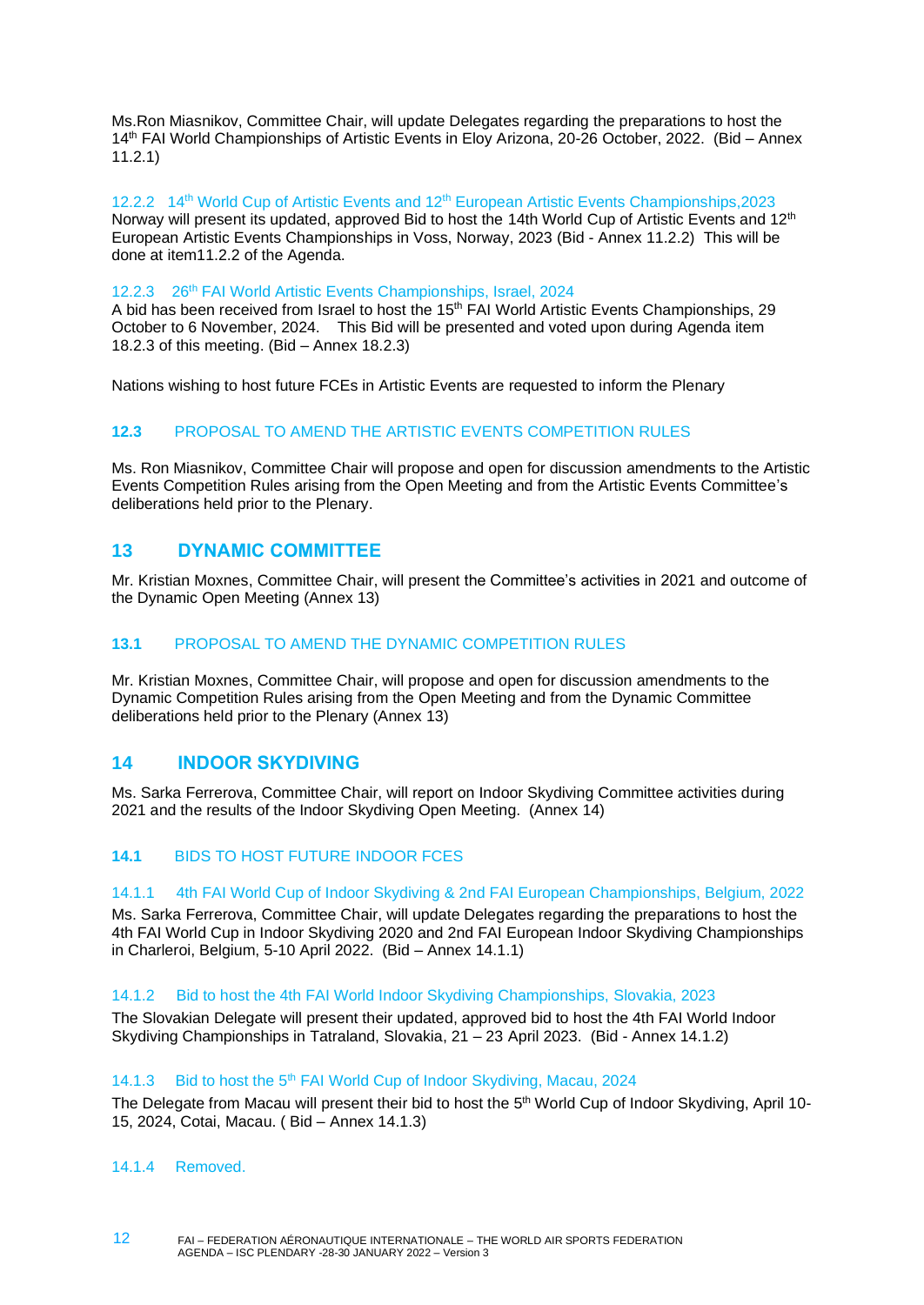#### 14.1.5 Bid to host the 5<sup>th</sup> FAI World Cup of Indoor Skydiving and  $3<sup>rd</sup>$  European Indoor Skydiving Championship, Belarus

The Delegate from Belarus will present their bid to host the  $5<sup>th</sup>$  World Cup of Indoor Skydiving and  $3<sup>rd</sup>$ European Indoor Skydiving Championship, 24-29 April 2024 (Bid – Annex 14.1.5)

<span id="page-12-0"></span>Nations wishing to host future FCEs in Indoor Skydiving are requested to inform the Plenary.

#### **15 CANOPY FORMATION**

Ms. Rina Gallo, Committee Chair, will report on the Committee's activities in 2021 and address the topics discussed during that year. (Annex 15)

#### <span id="page-12-1"></span>**15.1** FAI WORLD CANOPY FORMATION CHAMPIONSHIPS, MONDIAL, RUSSIA

Ms. Gallo will report on the 19<sup>th</sup> FAI World Canopy Formation Championships which took place in Tanay, Russia in 2021.

The Report of the Chief Judge of the Canopy Formation Event, (Gillian Rayner), is attached to this Agenda. (Annex 15.1)

#### <span id="page-12-2"></span>**15.2** FUTURE FCES IN CANOPY FORMATION

#### 15.2.1 20th World Canopy Formation Championships, Eloy, Arizona, 2022

Ms. Rina Gallo, Committee Chair, will update Delegates regarding the preparations to host the 20<sup>th</sup> FAI World Championships of Canopy Formation in Eloy Arizona, 20-26 October, 2022. (Bid – Annex 11.2.1)

#### 15.2.2 Belarus Bid Update, FAI World Canopy Formation Championships and FAI World Freefall Style and Accuracy Landing Championships and FAI

The Belarus Delegation will provide an update on the situation in Belarus for 2023/2024. This update will have been presented during Item 10 of this meeting. (Annex 10.2.2)

<span id="page-12-3"></span>Nations wishing to host future FCEs in Canopy Formation are requested to inform the Plenary.

#### **15.3** PROPOSAL TO AMEND THE CANOPY FORMATION COMPETITION RULES

Ms. Rina Gallo, Committee Chair will propose and open for discussion amendments to the Canopy Formation Competition Rules arising from the Open Meeting and from the Canopy Formation Committee deliberations held prior to the Plenary. (Annex 15.3)

#### <span id="page-12-4"></span>**16 CANOPY PILOTING**

Mr. Alberto Martin Paracuellos, Committee Chair, will report on the Canopy Piloting Committee's activities for 2021 and address the topics discussed by the Committee in 2021. (Annex 16)

#### <span id="page-12-5"></span>**16.1** FAI WORLD CANOPY PILOTING CHAMPIONSHIPS, MONDIAL, RUSSIA

Mr. Alberto Martin Paracuellos will report on the 19<sup>th</sup> FAI World Canopy Piloting Championships which took place in Tanay, Russia in 2021.

The Report of the Chief Judge of the Canopy Piloting Event, (Marylou Laughlin), is attached to this Agenda. (Annex 16.1)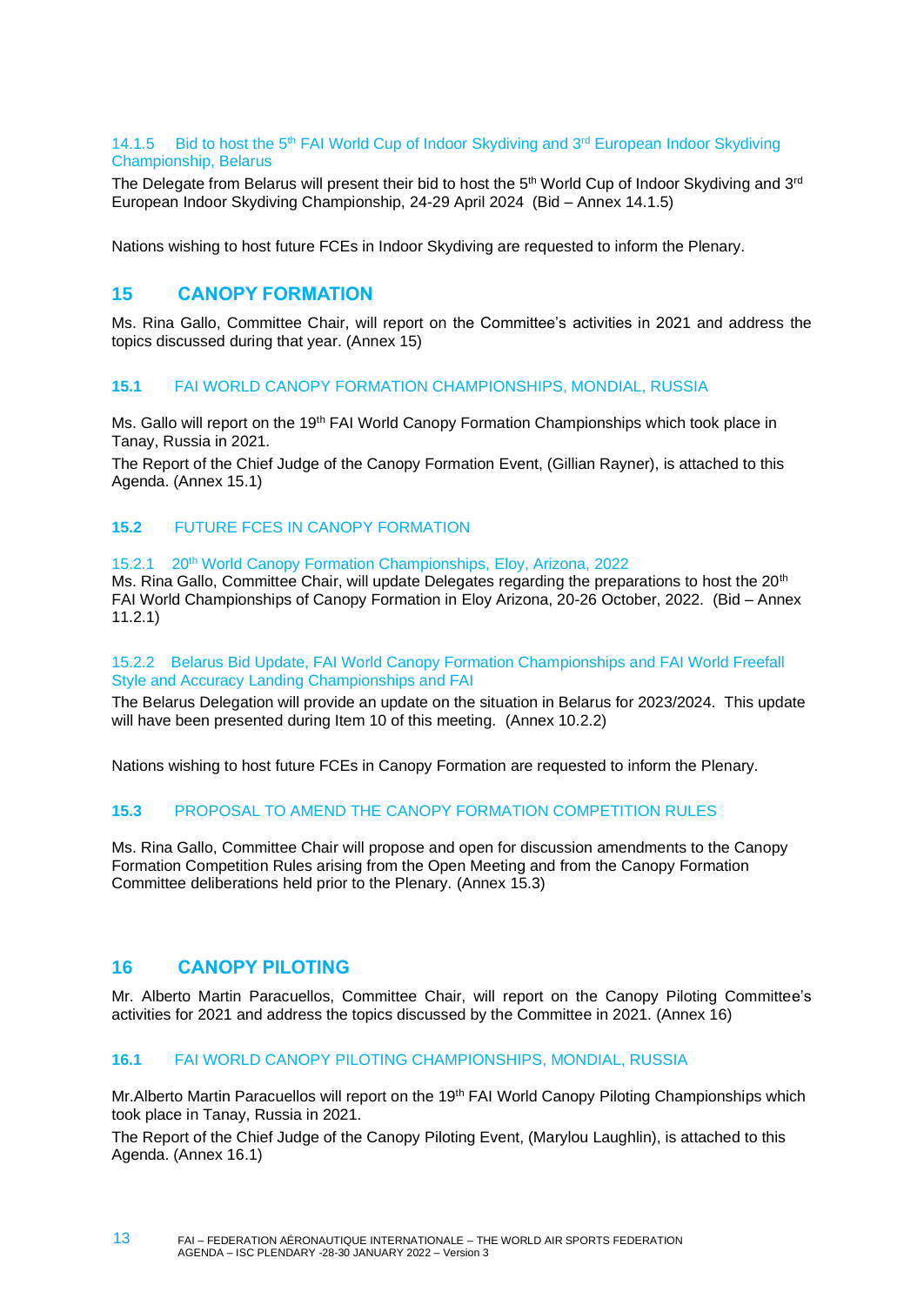#### <span id="page-13-0"></span>**16.2** FUTURE FCES IN CANOPY PILOTING

#### 16.2.1 20th World Canopy Piloting Championships, Eloy, Arizona, 2022

Mr. Alberto Martin Paracuellos, Committee Chair, will update Delegates regarding the preparations to host the 20<sup>th</sup> FAI World Canopy Piloting Championships in Eloy Arizona, 09-14 October, 2022. (Bid – Annex 11.2.1)

<span id="page-13-1"></span>Nations wishing to host future FCEs in Canopy Piloting Events are requested to inform the Plenary.

#### **16.3** PROPOSAL TO AMEND THE CANOPY PILOTING COMPETITION RULES

Mr. Alberto Martin Paracuellos, Committee Chair will propose and open for discussion amendments to the Canopy Piloting Competition Rules arising from the Open Meeting and from the Canopy Piloting Committee's deliberations held prior to the Plenary.

#### <span id="page-13-2"></span>**17 SPEED SKYDIVING**

Ms. Aliya Ananina, Committee Chair, will report on the Speed Skydiving Committee's activities for 2021, and address the topics discussed by the Committee in 2021. (Annex 17)

#### <span id="page-13-3"></span>**17.1** FAI WORLD SPEED SKYDIVING CHAMPIONSHIPS, MONDIAL, RUSSIA

Ms. Aliya Ananina, Committee Chair, will report on the 3<sup>rd</sup> FAI World Speed Skydiving Championships which took place in Tanay, Russia in 2021.

The Report of the Chief Judge of the Speed Skydiving Event, (Bert Ham), is attached to this Agenda. (Annex 17.1)

#### <span id="page-13-4"></span>**17.2** FUTURE FCE'S IN SPEED SKYDIVING

#### $17.2.1$ 4<sup>th</sup> World Speed Skydiving Championships, Eloy, Arizona, 2022

Ms. Aliya Ananina, Committee Chair, will update Delegates regarding the preparations to host the 4th FAI World Speed Skydiving Championships in Eloy Arizona, 20-26 October, 2022. (Bid – Annex 11.2.1)

#### 17.2.2 5<sup>th</sup> FAI World Cup of Speed Skydiving, Czech Republic, 2023

The Czech Delegate will present their Bid to host the 4th FAI World Cup of Speed Skydiving and 2nd FAI European Speed Skydiving Championships, on 19 – 26 Aug, 2023, in Prostejov, Czech Republic. The Bid will be presented during the Wingsuit Flying portion of the meeting. (Bid - Annex 18.2.2)

<span id="page-13-5"></span>Nations wishing to host future FCEs in Speed Skydiving are requested to inform the Plenary.

#### **17.3** PROPOSAL TO AMEND THE SPEED SKYDIVING COMPETITION RULES

Ms. Aliya Ananina, Committee Chair, will propose and open for discussion amendments to the Speed Skydiving Competition Rules arising from the Open Meeting and from the Committee's deliberations held prior to the Plenary.

#### <span id="page-13-6"></span>**18 WINGSUIT FLYING**

Mr. Steve Hubbard, Committee Chair, will report on the Wingsuit Flying Committee's activities for 2021, and address the topics discussed by the Committee in 2021. (Annex 18)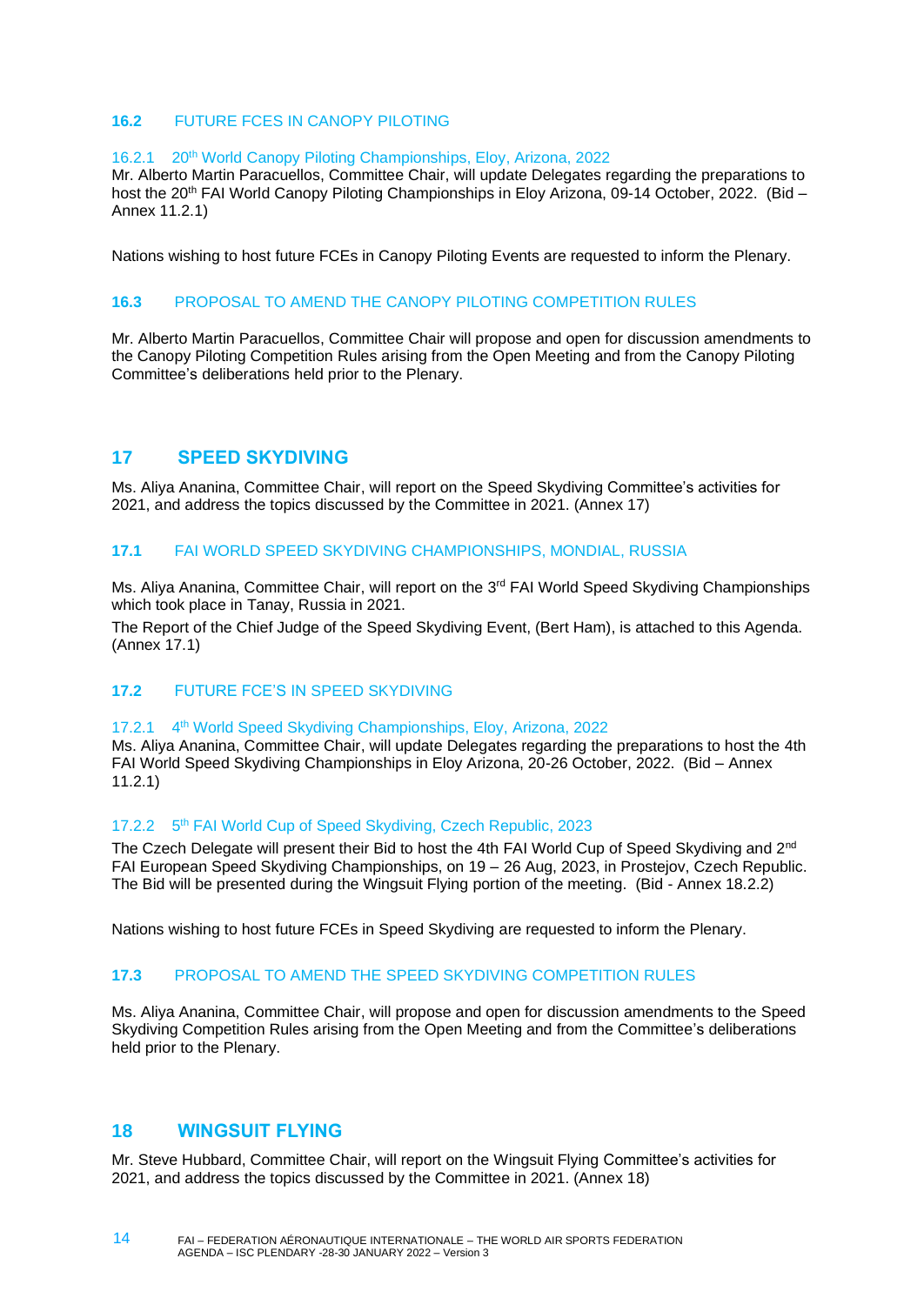#### <span id="page-14-0"></span>**18.1** FAI WORLD WINGSUIT FLYING CHAMPIONSHIPS, MONDIAL, RUSSIA

Mr.Steve Hubbard, Committee Chair, will report on the 3<sup>rd</sup> FAI World Wingsuit Flying Championships which took place in Tanay, Russia in 2021.

The Report of the Chief Judge of the Wingsuit Flying Event, (Bert Ham), is attached to this Agenda. (Annex 18.1)

#### <span id="page-14-1"></span>**18.2** FUTURE FCES IN WINGSUIT FLYING

#### 18.2.1 4<sup>th</sup> World Wingsuit Flying Championships, Eloy, Arizona, 2022

Mr. Steve Hubbard, Committee Chair, will update Delegates regarding the preparations to host the 4th FAI World Wingsuit Flying Championships in Eloy Arizona, 20-26 October, 2022. (Bid – Annex 11.2.1)

#### 18.2.2 Bid to host the 4<sup>th</sup> FAI World Cup of Wingsuit Flying and the 2<sup>nd</sup> FAI European Wingsuit Flying Championships, 2023

The Czech Delegate will present their Bid to host the 4th FAI World Cup of Wingsuit Flying and 2<sup>nd</sup> FAI European Wingsuit Flying Championships, on 19 – 26 Aug, 2023, in Prostejov, Czech Republic (Bid - Annex 18.2.2)

#### 18.2.3 5<sup>th</sup> FAI World Wingsuit Flying Championships, Israel, 2024

The Israeli Delegate will present their bid to host the 5<sup>th</sup> FAI World Wingsuit Flying Championships, 29 October to 6 November, 2024. This Bid will be presented, together with the Bid for Formation Skydiving and Artistic Events, and voted upon. (Bid – Annex 18.2.3)

<span id="page-14-2"></span>Nations wishing to host future FCEs in Wingsuit Flying are requested to inform the Plenary.

#### **18.3** PROPOSAL TO AMEND THE WINGSUIT FLYING COMPETITION RULES

Mr. Steve Hubbard, Committee Chair will propose and open for discussion amendments to the Wingsuit Flying Competition Rules arising from the Open Meeting and from the Committee deliberations held prior to the Plenary.

#### 18.3.1 Proposal from France to amend the Competition Rules

The proposal is with regard to item 5.3 in the Wingsuit Flying Competition Rules (Exit Altitude and Working Time). (Annex 10.3.1)

#### <span id="page-14-3"></span>**19 JUDGES**

Mr. Zeljko Tanaskovic, Committee Chair, will report on the Judges Committee's activities for 2021 and address the topics discussed by the committee during that year. (Annex 19) The Judges Committee report also includes the IPC Judge Training Course Co-coordinator report by Karla Cole (Annex 19a) and the IPC Judge Video Librarian Report (Annex 19b) by Tamara Koyn and the results of the Open Meeting.

#### <span id="page-14-4"></span>**19.1** PROPOSALS TO AMEND THE JUDGING RULES

Zeljko Tanaskovic, Committee Chair, will propose and open for discussion any proposals to amend the Judging Rules and any matters arising from the Judges Committee Open Meeting and from the Judges Committee's deliberations held prior to the Plenary.

#### 19.1.1 Proposal from Bulgaria to Amend SC5, Chapter 6

Mrs. Ani Stamenova, ISC Delegate from Bulgaria will present the proposed amendments to the Judging Rules, Sporting Code Section 5 Chapter 6.7.1 and 6.7.2. (Annex 19.1.1)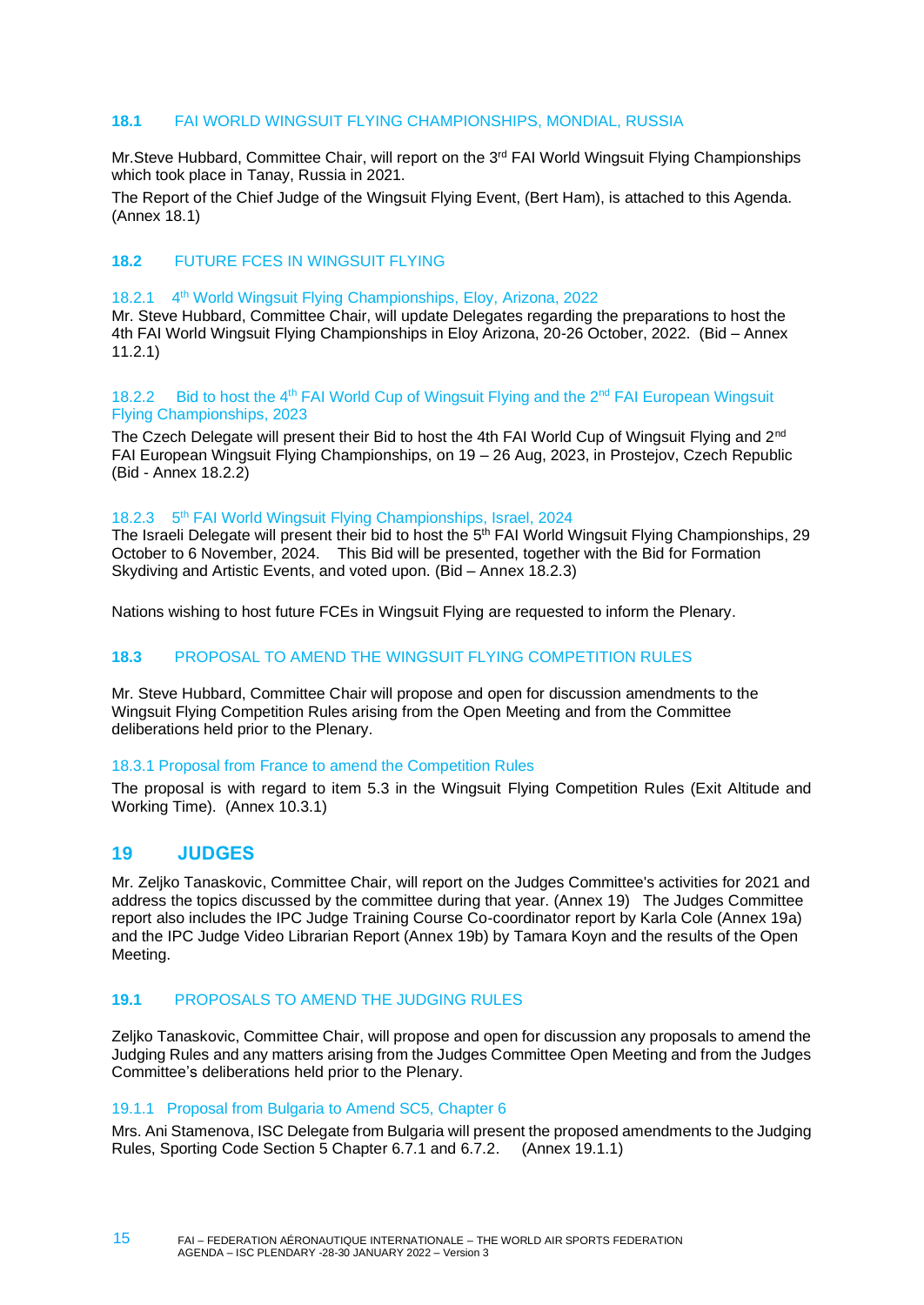#### <span id="page-15-0"></span>**19.2** FAI SKYDIVING JUDGE LIST

The list of FAI Judges for 2022 will be posted and NACs should confirm the judges on the list are correct.

#### <span id="page-15-1"></span>**19.3** SCORING SYSTEMS

<span id="page-15-2"></span>The list of FAI approved scoring systems will be posted.

#### **19.4** NOMINATED CHIEF JUDGES FOR FCES

The Plenary will consider for approval, the nominated list of FAI Chief Judges for FCE's to be held in 2022. This list will be presented by the Chair of the Judges Committee.

#### <span id="page-15-3"></span>**20 TECHNICAL AND SAFETY COMMITTEE**

Mr. Gustavo Eduardo Reyes, Committee Chair, will comment on the Committee's activities during 2021 and the outcome of the Technical and Safety Open Meeting (Annex 21) also includes the Agenda for the Open Meeting. (Annex 20)

#### <span id="page-15-4"></span>**20.1** 2021 SAFETY SURVEY REPORT

Mr. Gustavo Eduardo Reyes, Committee Chair, will report on the 2021 Safety Survey.

#### <span id="page-15-5"></span>**21 RULES AND REGULATIONS**

Mr. Ronald Overdijk, Committee Chair will report on the Rules and Regulations Committee's activities during 2021. (Annex 21)

#### <span id="page-15-6"></span>**21.1** SPORTING CODE, SECTION 5

Mr. R. Overdijk, Committee Chair, will present proposals to amend the FAI Sporting Code Section 5 and any proposals arising from the Rules and Regulations Open Meeting and from the Rules and Regulations Committee's deliberations held prior to the Plenary. (Annex 21.1 & 21.2).

#### 22.1.1 Proposal by Spain & Hungary relating to Amend SC5, Ch.4

Mr. Alberto Martin Paracuellos, The Delegate from Spain, will present the proposal to amend the Sporting Code Section 5, Chapter 4. (Annex 21.1.1)

#### <span id="page-15-7"></span>**21.2** FCEAD

Mr. Ronald Overdijk, Committee Chair, will present proposals to amend First Category Event Application Document and any proposals arising from the Rules and Regulations Open Meeting and from the Rules and Regulations Committee deliberations held prior to the Plenary. (Annex 21.1 & 21.2)

#### <span id="page-15-8"></span>**22 FINANCE**

#### <span id="page-15-9"></span>**22.1** PROPOSED BUDGET FOR 2022

Ms. Gail Bradley, Finance Secretary, will present the Proposed Budget for 2022 (included in Annex 5).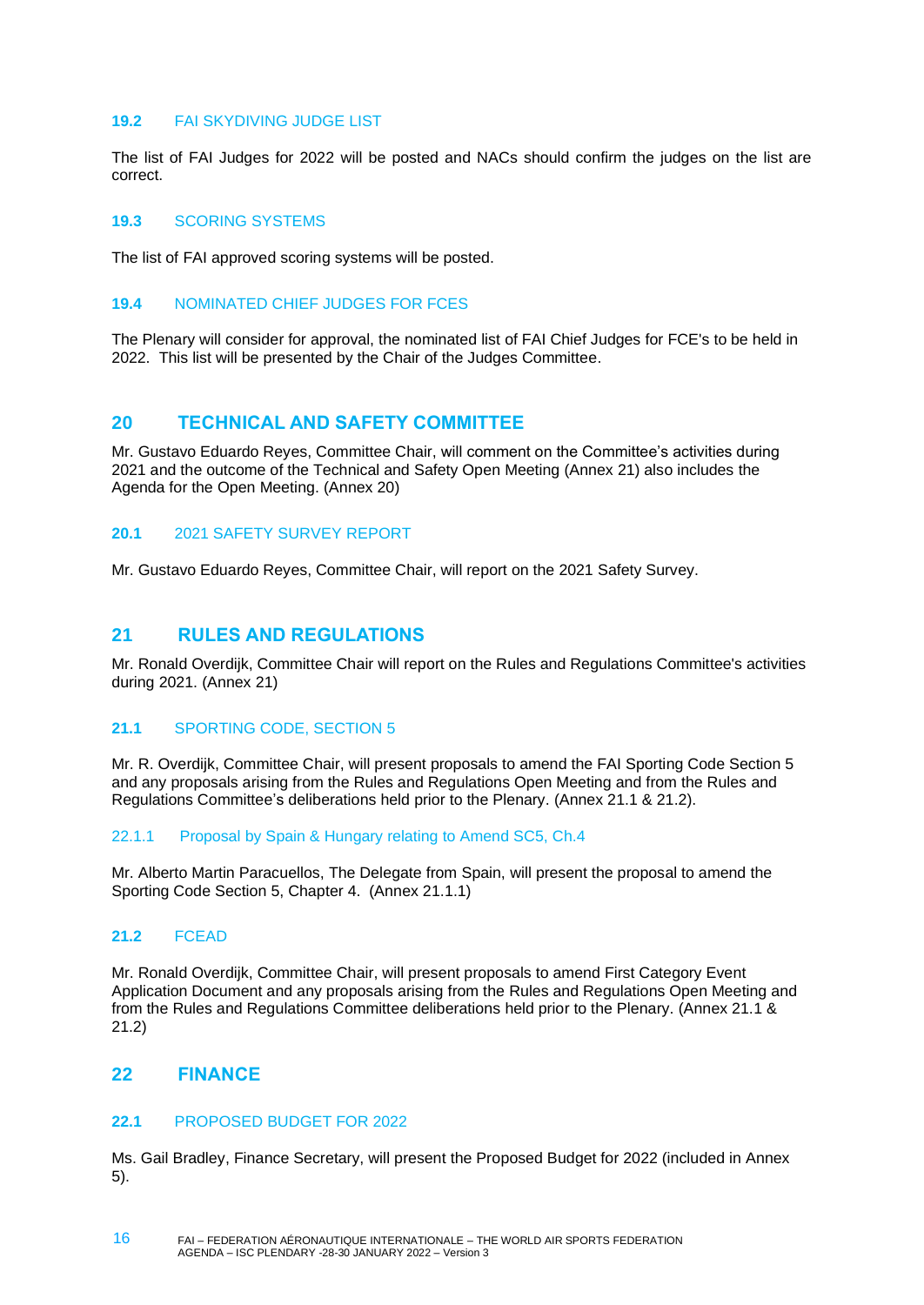#### <span id="page-16-0"></span>**22.2** 2023 DRAFT BUDGET

Ms.Gail,Bradley, Finance Secretary, will present the Draft Budget for 2023 (Included in Annex 5)

#### <span id="page-16-1"></span>**22.3** PROPOSALS

Ms. Gail Bradley, Finance Secretary, will present two proposals, as well as any proposals arising from the Open Meeting of the Finance Working Group and from other Finance Working Group meetings (Included in Annex 5)

#### <span id="page-16-2"></span>**23 LIST OF APPROVED AND QUALIFIED JURORS**

Ms. Elisabet Mikaelsson, ISC 1<sup>st</sup> Vice President, will present the Updated list of Approved and Qualified Jurors.

#### <span id="page-16-3"></span>**23.1** FAI CONTROLLERS AND JURORS FOR THE UPCOMING COMPETITIONS

Elisabet Mikaelsson, ISC 1st Vice President, will present the list of proposed Jury Members and FAI Controllers for FCEs in 2022

#### <span id="page-16-4"></span>**24 AWARDS**

#### <span id="page-16-5"></span>**24.1** FAI GOLD AIR MEDAL AND FAI GOLD PARACHUTING MEDAL

There are no proposals to award the FAI Gold Parachuting Medal in 2022.

#### <span id="page-16-6"></span>**24.2** LEONARDO DA VINCI PARACHUTING DIPLOMA

A proposal was received from Germany to award the Leonardo de Vinci Diploma to Mr. Brian Pangburn. Mr. Peter Pfalzgraf, Delegate for Germany, will present the nomination (Annex 24.2)

#### <span id="page-16-7"></span>**24.3** FAI AWARDS

Delegates are reminded that they may nominate an individual to receive an FAI Medal (such as the FAI Gold Air Medal (Statutes 10.2), Sabiha Gokcen Medal (Statues 10.8) or the FAI Silver medal (Statutes 10.9) as well as the Paul Tissandier Diploma and the FAI Group Diploma of Honour.

#### <span id="page-16-8"></span>**25 OTHER BUSINESS**

<span id="page-16-9"></span>Delegates may, at this time, bring forward any other business for discussion by the Plenary.

#### **26 ELECTIONS AND APPOINTMENTS**

#### <span id="page-16-10"></span>**26.1** CONFIRMATION OF COMMITTEES AND WORKING GROUPS

The Bureau will present the lists of proposed members of Committee and Working Groups to the Plenary for approval. The lists will be based on requests received by the ISC Recording Secretary, and on proposals received from the Chairs of the Committees and Working Groups.

#### <span id="page-16-11"></span>**26.2** ELECTIONS TO THE ISC BUREAU POSITIONS

Note - These elections are for a two-year term of office, until ISC Plenary 2024